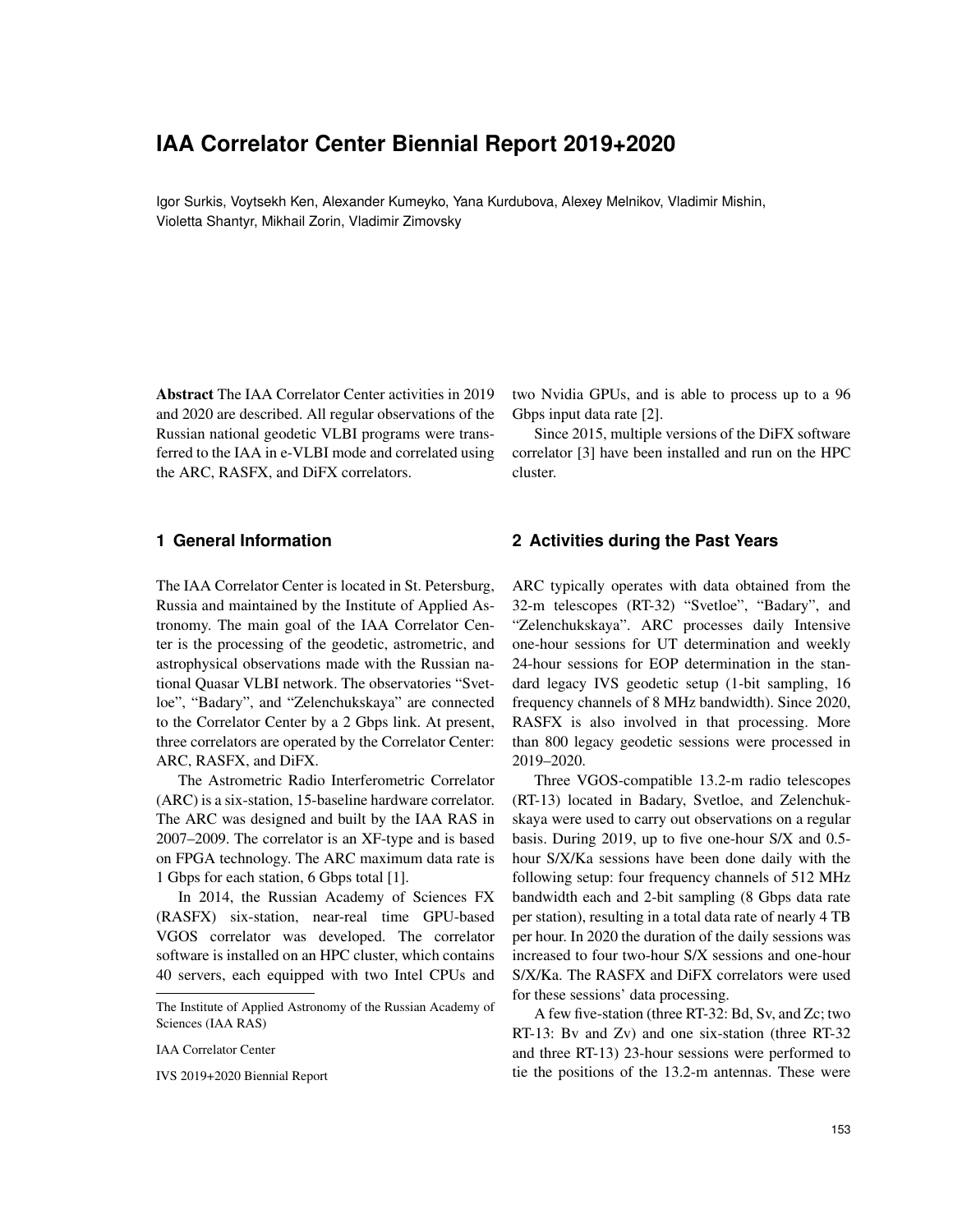S/X observations recorded with 512 MHz bandwidth frequency channels at the RT-13 stations (4 Gbps) and with 32 MHz bandwidth frequency channels at the RT-32 stations (2 Gbps). These sessions were processed using the DiFX correlator in zoom band mode. For the same purpose, to tie the RT-13 "Svetloe" position, RT-13 "Svetloe" was added as a tag-along station to the R1972 session in 2020. This session was processed at MPIfR Bonn.

RT-13 "Svetloe" and "Badary" have participated in the EU-VGOS Intensive session ev0034 in tag-along mode to check the equipment compatibility. The data were transferred to St. Petersburg, and the correlation was done using the DiFX correlator. Post-processing of ev0034 is in progress and not finished yet.

Also we processed a few experiments with spacecraft. The signals were obtained using the RT-32 and RT-13 stations, and data processing was performed using the RASFX and DiFX correlators. High precision VLBI delays and delay rates were calculated.

The Correlator Center also processed calibration and equipment test observations for the Quasar VLBI network. In particular, we continued tri-band and ultrawideband receiver testing, as well as a new pulse generator in 1 MHz and 5 MHz modes. Also a few threestation (RT-13) S/X/Ka sessions with 30-min scans were carried out in order to estimate the receiver's stability in terms of signal delay [4]. These sessions were processed using the RASFX correlator.

In summary, in 2019–2020 the following types of sessions were correlated:

- one-hour geodetic sessions in S/X band for UT determination ("R-I", two or three 32-m stations), daily, ARC, RASFX, and DiFX processing;
- 24-hour geodetic sessions in S/X band for EOP determination ("Ru-E", three 32-m stations), weekly, ARC, RASFX and DiFX processing;
- one- or two-hour geodetic sessions in S/X band for UT determination ("R", three VGOS 13-m stations), four to five per day, RASFX and DiFX processing;
- 0.5- or one-hour R&D sessions in S/X/Ka bands ("R-X", three VGOS 13.2-m stations), daily, RASFX and DiFX processing;

and a set of test observations ("Ru-TEST"):

• 23-hour test geodetic program in S/X band to improve the positions of the 13.2-m antennas (three

13.2-m and three 32-m radio telescopes), DiFX processing;

- Spacecraft VLBI observations test program, (32-m) and 13.2-m stations), RASFX and DiFX processing;
- Determination of the instrumental errors of the RT-13 receiving and recording equipment, RASFX processing;
- Miscellaneous test sessions, including international cooperation.

## **3 Staff**

The list of the staff members of the IAA Correlator Center in 2019–2020 is given below.

- Igor Surkis leading investigator, software developer;
- Voytsekh Ken HPC cluster maintenance, GPU software developer, data processing;
- Alexey Melnikov DiFX maintenance and processing, scheduler;
- Vladimir Mishin HPC cluster maintenance, software developer, data processing;
- Nadezhda Mishina software developer, data processing;
- Alexander Kumeyko software developer, postprocessing;
- Yana Kurdubova software developer, data processing;
- Violetta Shantyr software developer, postprocessing;
- Mikhail Zorin software developer;
- Pavel Volkov post-processing and analysis;
- Vladimir Zimovsky data processing lead;
- Ekaterina Medvedeva data processing;
- Alexander Salnikov e-VLBI data transfer lead;
- Ilya Bezrukov e-VLBI data transfer;
- Vladislav Yakovlev e-VLBI data transfer.

### **4 Future Plans**

In 2021 and 2022, the IAA Correlator Center activities will be focused on the following aspects:

• routine processing of geodetic observations;